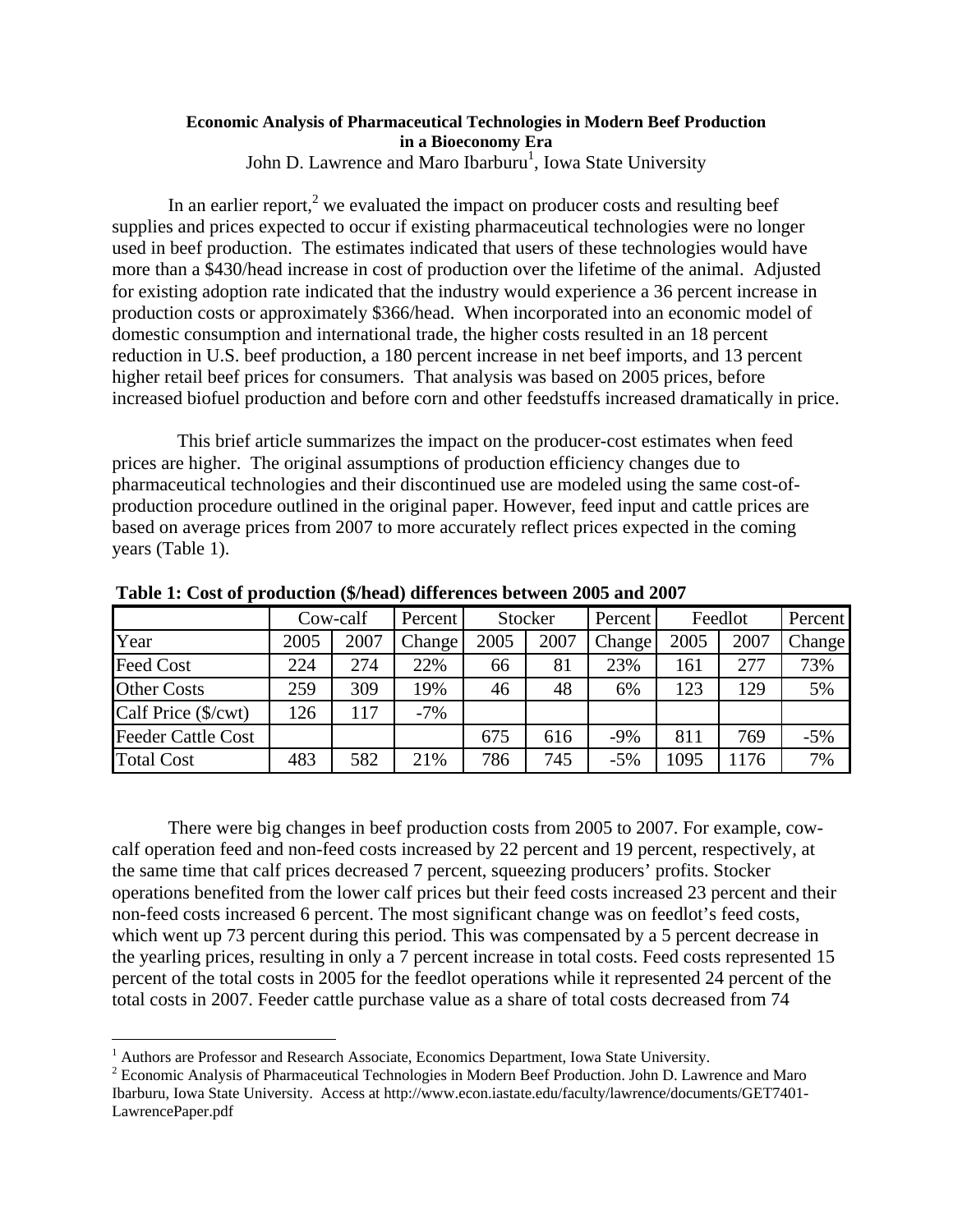percent to 65 percent for the same period. It is important to review the effects of pharmaceutical technologies in the costs of production under this new prices scenario.

# **Cow-calf operations**

Table 2 shows that the breakeven price (BEP) for cowherds increased from \$125/cwt in 2005 to \$151/cwt in 2007 and the cost-per-head increased from \$483 to \$582. The analysis only considers effects on weaning rate and weaning weight for the cow-calf operations. Therefore, the cost change due to pharmaceutical technology use comes from the effect on the total pounds of calves to sell after keeping sufficient heifer calves to maintain herd size. Even though the effect of pharmaceutical technologies expressed as the percent increase in the break-even price didn't change, the effect on the cost-per head increased 21 percent approximately for each technology because of the higher starting breakeven price. The result is that the use of each technology brought about higher returns in 2007 than in 2005 before counting any change in the pharmaceutical product price during that period.

**Table 2: Impact on breakeven price and cost when pharmaceutical technologies are not used in cow-calf operations**

|                                  | Breakeven price        |      |                        |       | Cost of production |      | Value of Technology |      |
|----------------------------------|------------------------|------|------------------------|-------|--------------------|------|---------------------|------|
| Technology                       | $(\frac{\sqrt{2}}{2})$ |      | Breakeven price effect |       | (\$/head)          |      | (\$/head)           |      |
| Year                             | 2005                   | 2007 | 2005                   | 2007  | 2005               | 2007 | 2005                | 2007 |
| Breakeven Price, original        | 1.25                   | 1.51 |                        |       | 483                | 582  |                     |      |
| <b>Growth Promotant Implants</b> | 1.32                   | 1.59 | 5.8%                   | 5.8%  | 511                | 616  | 28                  | 34   |
| De-wormers                       | 1.68                   | 2.03 | 34.4%                  | 34.6% | 649                | 783  | 166                 | 201  |
| Flies control                    | 1.29                   | 1.55 | 3.1%                   | 3.1%  | 498                | 600  | 15                  | 18   |
| All technologies                 | l.84                   | 2.22 | 46.8%                  | 47.2% | 709                | 857  | 226                 | 274  |

# **Stocker operations**

The stocker operations analysis considers the effects of pharmaceutical technologies on average daily gain, leaving unchanged starting weight and finish weight; therefore, a decrease in average daily gain results in keeping cattle more days on the operation, resulting in higher feeding costs, as well as higher operation and labor costs. The breakeven price went from \$105/cwt in 2005 to \$99/cwt in 2007 and the cost-per head decreased by \$41 from 2005 (Table 3) due to 9 percent lower calf costs which more than compensates for the 23 percent increase in feed costs. The cost savings associated with using pharmaceutical technologies increased from \$81/head to \$95/head due to higher feed costs. The result is that the use of each technology led to higher returns in 2007 than in 2005 before counting any change in the pharmaceutical product price during that period for the stocker operations as well.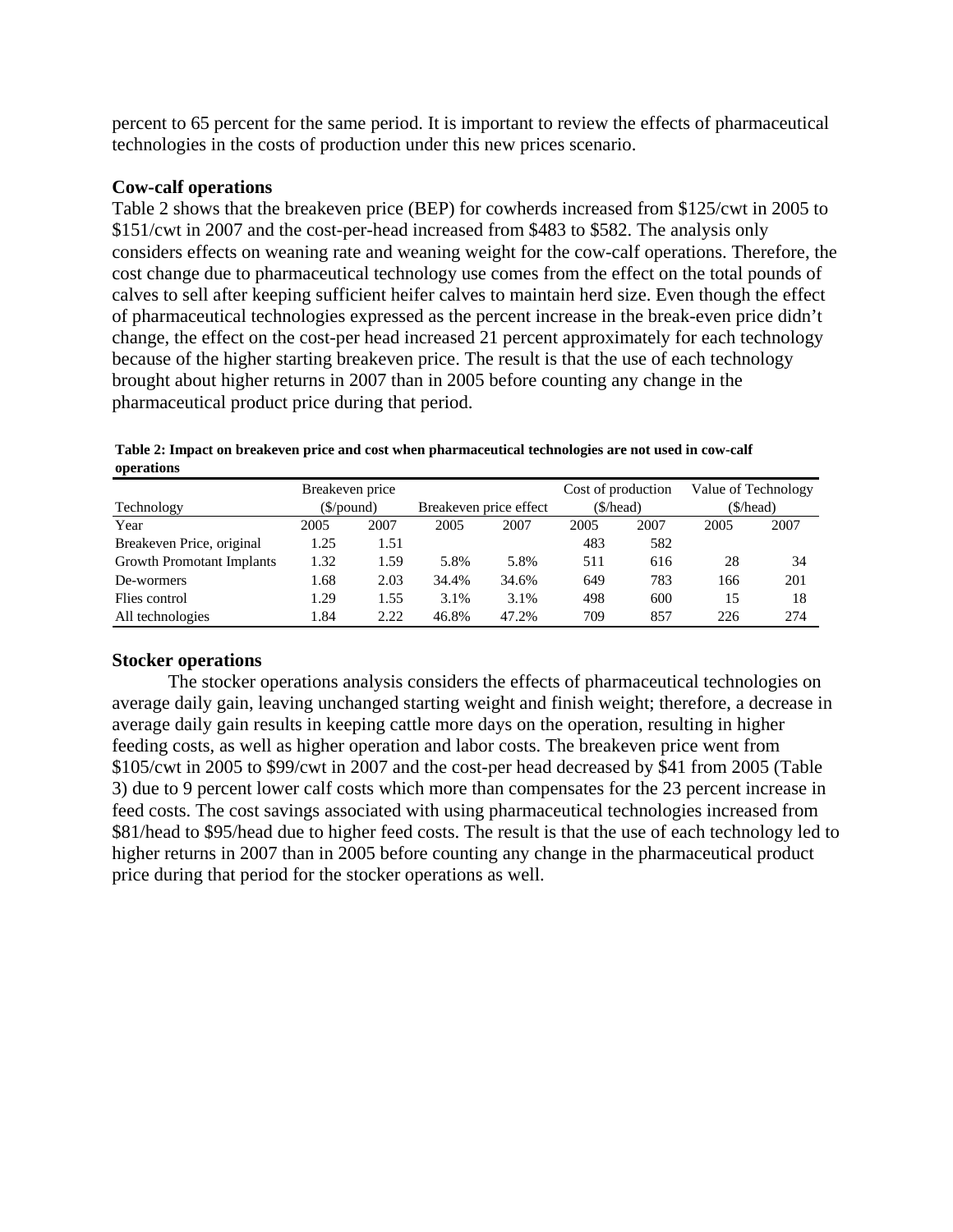|                                  | Breakeven price |      |                        |       |           | Cost of production |           | Value of Technology |  |
|----------------------------------|-----------------|------|------------------------|-------|-----------|--------------------|-----------|---------------------|--|
| Technology                       | (\$/pound)      |      | Breakeven price effect |       | (\$/head) |                    | (\$/head) |                     |  |
| Year                             | 2005            | 2007 | 2005                   | 2007  | 2005      | 2007               | 2005      | 2007                |  |
| Breakeven Price, Original        | 1.05            | 0.99 |                        |       | 786       | 745                |           |                     |  |
| <b>Growth Promotant Implants</b> | 1.07            | 1.02 | 2.3%                   | 2.9%  | 804       | 766                | 18        | 21                  |  |
| <b>Ionophores</b>                | 1.06            | 1.01 | 1.5%                   | 1.8%  | 798       | 759                | 12        | 14                  |  |
| Antimicrobial therapy            | 1.06            | 1.01 | 1.2%                   | 1.5%  | 796       | 756                | 10        | 11                  |  |
| De-wormers                       | 1.08            | 1.03 | 2.7%                   | 3.3%  | 807       | 769                | 21        | 24                  |  |
| Flies control                    | 1.06            | 1.00 | 0.8%                   | 1.0%  | 792       | 752                | 6         |                     |  |
| All technologies                 | 1.16            | 1.12 | 10.4%                  | 12.7% | 867       | 840                | 81        | 95                  |  |

**Table 3: Impact on breakeven price and cost per head when pharmaceutical technologies are not used in stocker operations**

### **Feedlot operations**

Ionophores, antimicrobials, beta-agonists, and dewormers improved the average daily gain and/or feed efficiency for feedlot cattle, while growth-promotant implants also allowed the producers to finish cattle to a higher weight without affecting the carcass fat percent. The breakeven price went from \$83/cwt in 2005 to \$89/cwt in 2007 and the cost-per-head increased by \$81 between 2005 and 2007 (Table 4). Even though feed efficiency and average daily gain improve with the use of growth-promotant implants, the cattle are reaching heavier market weight, resulting in a similar feed cost-per-head. The lower feeder cattle price resulted in lower opportunity cost of cattle in 2007, which compensated for some of the effect of growthpromotant implants in a time of higher feed costs. The result was a decrease on the effect of growth promotant implants expressed as the percent increase in the break-even but a similar effect on the cost-per-head on both periods. Similar results were observed for the use of betaagonists. The effect on the cost-per-head finished increased by approximately 50 percent for ionophores, antimicrobials, and dewormers. The effect of all five technologies on the percent increase in the break-even price increased from 12.0 percent to 13.2 percent, while the effect of all the five technologies on the cost-per-head increased from \$131/head to \$155/head for the same period.

|                                  | Breakeven price |      |                        |       | Cost of production |      | Value of Technology |      |
|----------------------------------|-----------------|------|------------------------|-------|--------------------|------|---------------------|------|
| Technology                       | (S/bound)       |      | Breakeven price effect |       | (\$/head)          |      | (\$/head)           |      |
| Year                             | 2005            | 2007 | 2005                   | 2007  | 2005               | 2007 | 2005                | 2007 |
| Breakeven Price, Original        | 0.83            | 0.89 |                        |       | 1095               | 1176 |                     |      |
| <b>Growth Promotant Implants</b> | 0.88            | 0.94 | 6.5%                   | 6.1%  | 1167               | 1248 | 71                  | 71   |
| <b>Ionophores</b>                | 0.84            | 0.90 | 1.2%                   | 1.7%  | 1108               | 1196 | 13                  | 20   |
| Antimicrobial therapy            | 0.83            | 0.89 | 0.6%                   | 0.8%  | 1101               | 1185 | 6                   | Q    |
| Beta-Agonists                    | 0.84            | 0.90 | 1.2%                   | 1.2%  | 1109               | 1191 | 14                  | 15   |
| De-wormers                       | 0.84            | 0.91 | 2.1%                   | 2.9%  | 1118               | 1211 | 23                  | 35   |
| All technologies                 | 0.93            | 1.01 | 12.0%                  | 13.2% | 1227               | 1332 | 131                 | 155  |

Table 4: Impact on breakeven price and cost per head when pharmaceutical technologies are not used in feedlot operations

### **Industry Impact**

 The impact of eliminating pharmaceutical technologies on cost of production and beef production was run as a scenario through the Food and Agricultural Policy Research Institute (FAPRI) model of the agriculture and food sector. The analysis compares the discontinued use of pharmaceutical technologies to the current baseline with existing technologies and holds other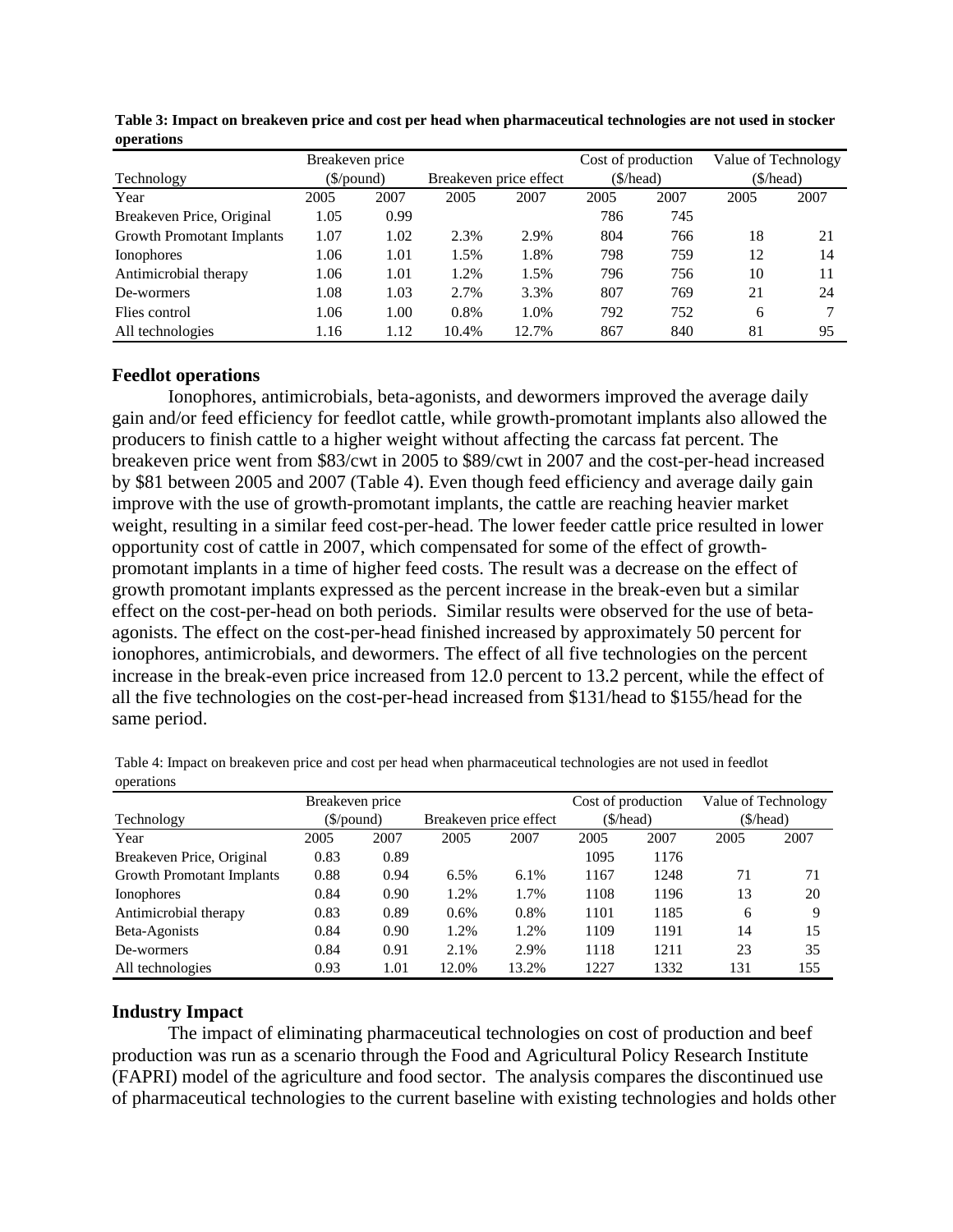factors constant. The underlying assumption is that the discontinued use of pharmaceutical technologies, while significant to the beef sector, is not large enough to impact the macroeconomy or corn and other input markets. It does include the market interactions with pork and poultry markets and beef trade.

A summary of the results are shown in Table 5 and assumes that the use of pharmaceutical technologies was discontinued in 2000. It also shows the percent change and the difference from the baseline with technology and the scenario without pharmaceutical technologies. The percentage change and actual difference are based on a three year average in years 6-8 after use was discontinued, rather than only one year.

The results indicate that the US beef market adjusts to a new equilibrium without pharmaceutical technologies as a smaller industry with higher beef and cattle prices. The model estimated that the number of beef cows is unchanged, but there are 14% fewer calves weaned and carcass weights decline, reducing beef production 19 percent or 5 billion pounds annually. There are fewer total cattle, fewer cattle on feed, and fewer cattle harvested. Net imports of beef increase dramatically, 247 percent or over 2.6 billion pounds. Consumers eat less of a higher priced product. Domestic per capita beef consumption declines 8.6 percent while retail prices increase 11%.

 Cattle prices increase along with retail prices. Nebraska fed-cattle prices increase 20 percent or more than \$20/cwt without the technologies. However, cattle weight is reduced and feed required per pound of gain, increases meaning that feedlots cannot bid as aggressively for feeder cattle. Feeder cattle prices do increase approximately \$30/cwt for Oklahoma City 600 to 650 pound steers, but not as much as they would if feedlots had better efficiency. Cull cow prices increase \$13/cwt.

However, the higher feeder cattle and cull cow prices only partially offset the higher cowherd cost due to the reduced weaning rate. Cowherd returns increase, approximately \$4 per head, without the use of pharmaceutical technologies. Thus, the industry reaches new equilibrium with cow-calf returns slightly higher than before the use of technologies was discontinued, but the industry is smaller with fewer cattle on feed, reduced number harvested and more beef imports.